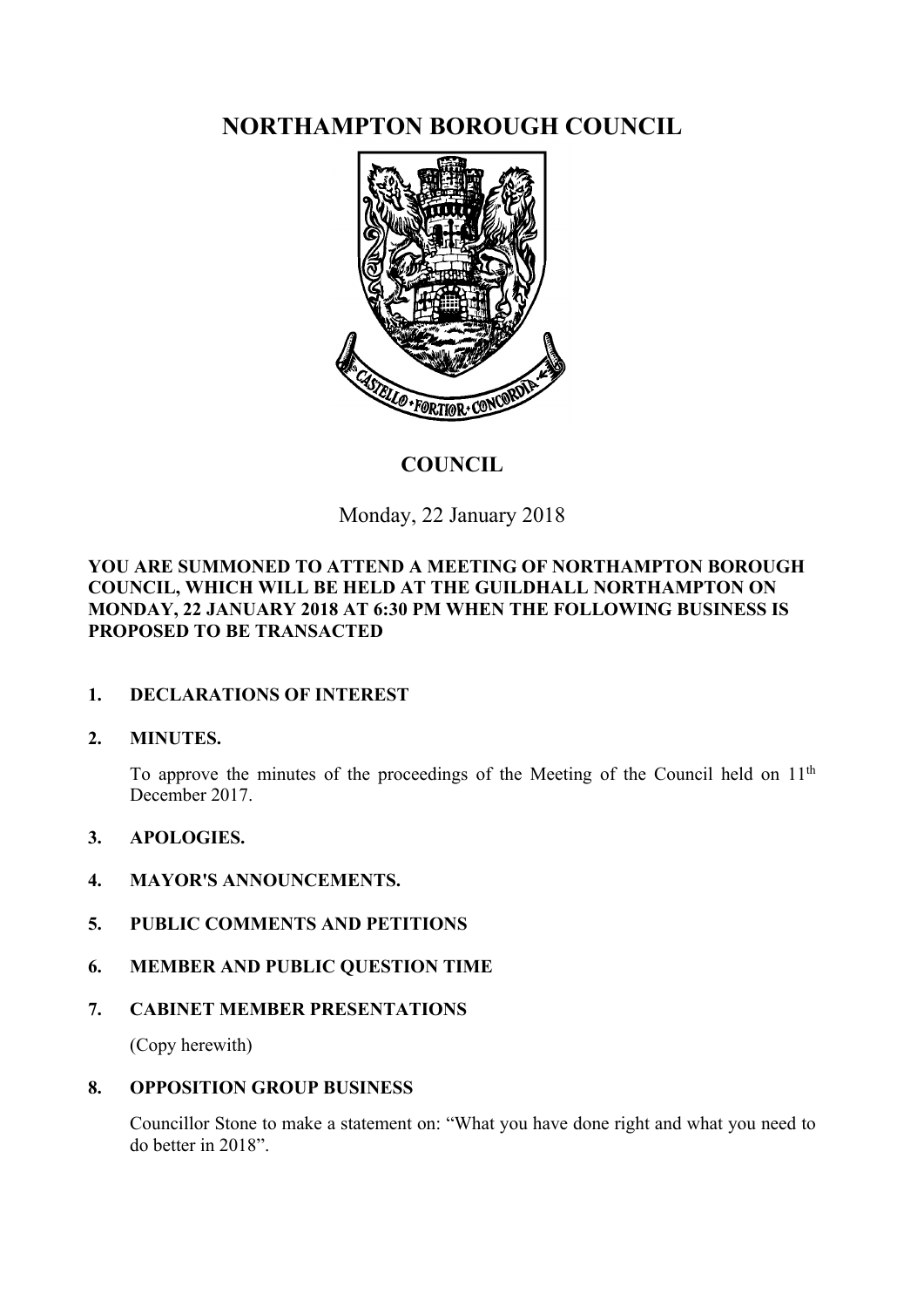#### **9. COUNCIL TAX BASE**

(Copy herewith)

## **10. INITIAL PROPOSALS FOR UPDATE OF THE CONSTITUTION**

(Copy herewith)

#### **11. APPOINTMENT OF INTERIM CHIEF FINANCE OFFICER**

(Copy herewith)

### **12. UPDATE ON MOTIONS CARRIED AT COUNCIL MEETINGS**

(Copy herewith)

#### **13. NOTICES OF MOTION**

i) Councillor Ashraf to propose and Councillor Russell to second:

This council recognises the important role played by our Private Sector Housing Service which provides the following,

- Licences HIMOS
- Enforces legislation tackling rogue landlords
- Investigates suspected incidences of abuse whether from Landlords or tenants

This Council notes in order to tackle the increase in the use of private sector properties for sexual exploitation, human trafficking, modern slavery and illegal HIMOs our Private Sector Housing Service needs more resources in the forthcoming budget.

The Council therefore commits to applying a zero based budget to this service in order to fully understand resourcing needs and further commits to funding the service to the level of that need.

#### **14. MATTERS OF URGENCY WHICH BY REASON OF SPECIAL CIRCUMSTANCES THE MAYOR IS OF THE OPINION SHOULD BE CONSIDERED.**

Simon Bovey – Interim Chief Executive The Guildhall Northampton

#### **Public Participation**

#### 1. Comments and Petitions

1.1 A member of the public (or an accredited representative of a business ratepayer of the Borough) may make a comment or present a petition on any matter in relation to which the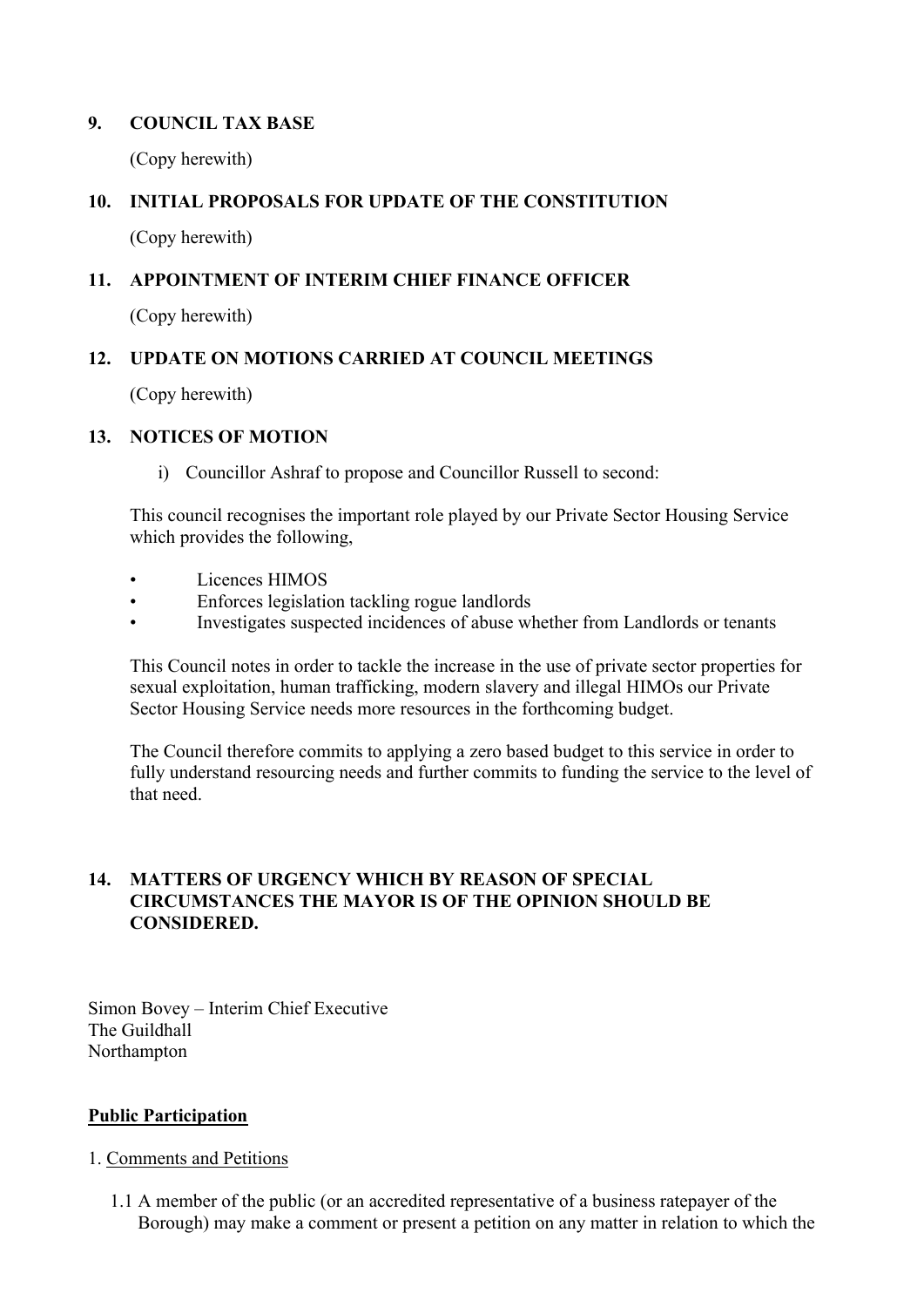Council has powers. A comment or presentation of a petition shall be for no more than three minutes. No notice of the nature of the comment to be made or of the petition is required except for the need to register to speak by 12 noon on the day of the meeting.

(Public comments and petitions will not be taken and the Annual Council Meeting or other civic or ceremonial meetings.)

## *NOTES*

*i. Comments may be on one or more subjects but each person has no longer than three minutes to have their say.*

*ii. The same person may make a comment and present a petition on different subjects. In such instances that person will have three minutes to make their comment and a separate three minutes to present a petition.*

#### 2. Member and Public Questions

- 2.1 A member of the public (or business ratepayer of the Borough) may ask a maximum of two written questions at each meeting, each limited to a maximum of 50 words, on any matter in relation to which the Council has powers. Each question shall:
	- be submitted in writing and delivered, faxed or e-mailed to Democratic Services no later than 10.00am seven calendar days before the day of the meeting; and
	- include the name and address of the questioner and the name of the Cabinet member/Committee Chair to whom the question is put.
- 2.2 At the meeting, copies of all questions and the responses to them from the public and Members will be made available to the public and press. The Mayor may allow one supplementary question, without notice, that arises directly from the original question or response.

(Questions will not be taken at the Annual Council Meeting or at civic or ceremonial meetings or meetings called to deal with specific items of business.)

#### *NOTES*

In respect of paragraph 2.1 above, questions may be rejected on certain grounds that are set out on *page 4-12 of the Council's Constitution and which may be viewed at [www.northampton.gov.uk/site/scripts/download\\_info.php?fileID=1919](http://www.northampton.gov.uk/site/scripts/download_info.php?fileID=1919) or by seeking advice using the contact details below.*

#### 3. Motions

3.1 A member of the public may register to speak to a motion under the 'Notices of Motion' item on the agenda. Registration to speak must be made to Democratic Services by 12 noon on the day to the meeting. Speaking to a motion is restricted to three minutes per person.

(The 'Notices of Motion' item will not be taken at the Annual Council meeting or meetings called for civic or ceremonial purposes.)

#### 4. General

A member of the public may make a comment, present a petition, ask a question or speak to a motion at the same meeting subject to the restrictions set out above.

#### 5. Contacts